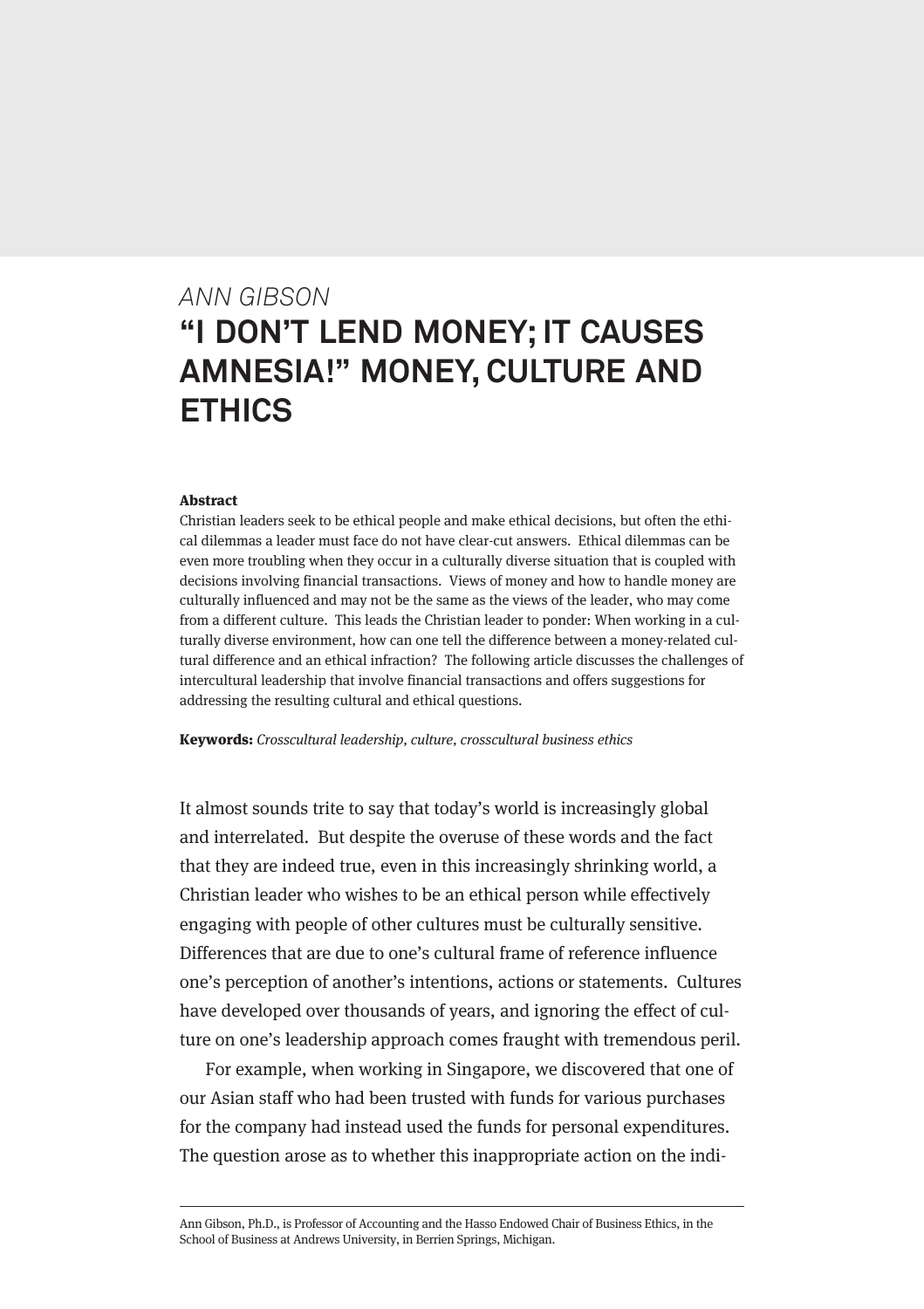vidual's part should be disclosed to the entire staff because transparency would lead others to see what happened to an individual who was not trustworthy, or whether the individual should be dismissed from employment quietly. In Singapore, the culture demands that one not lose face or be publicly embarrassed. Since most of the decision-makers in the company were from Western cultures, the idea of using the situation as an example to others was very appealing. Which approach should a leader take? Is the decision guided by ethical principles or by cultural standards?

While culture can be defined in many ways, this article will use Project GLOBE's definition, which understands culture as the "shared motives, values, beliefs, identities, and interpretations or meanings of significant events that result from common experiences of members of collectives that are transmitted across generations" (House et al., 2004, p. 15). House expands on this definition by noting that culture usually manifests itself through commonly shared practices and through values that reflect preferred practices.

Ignoring how those we lead and serve believe things should be done (that is, commonly shared practices) and how they prefer to have them done may result in a leadership disaster. And yet, how one's followers perceive things should be done may bring ethical challenges, particularly when the leader is from another culture and when a financial transaction or money handling is involved. Ethical leadership is challenging enough when the leader and the led share a common culture. In a culturally diverse situation, the challenges multiply. What may be a supposed "ethical" infraction when dealing with a monetary transaction may, in fact, be a matter of different cultural beliefs on the part of those involved regarding how things should operate. Companies have been doing business around the world for many years, sometimes ethically and sometimes not. But in today's world, the luxury of acting one way in one instance and differently elsewhere is gone. Actions spin around the world with literally the speed of light, usually with the help of the Internet. Hence all leaders in all situations who wish to be ethical must consider their actions in light of a world that is at the same time both interrelated and culturally diverse. The challenges of leadership in today's world must be seen as both culturally and ethically driven.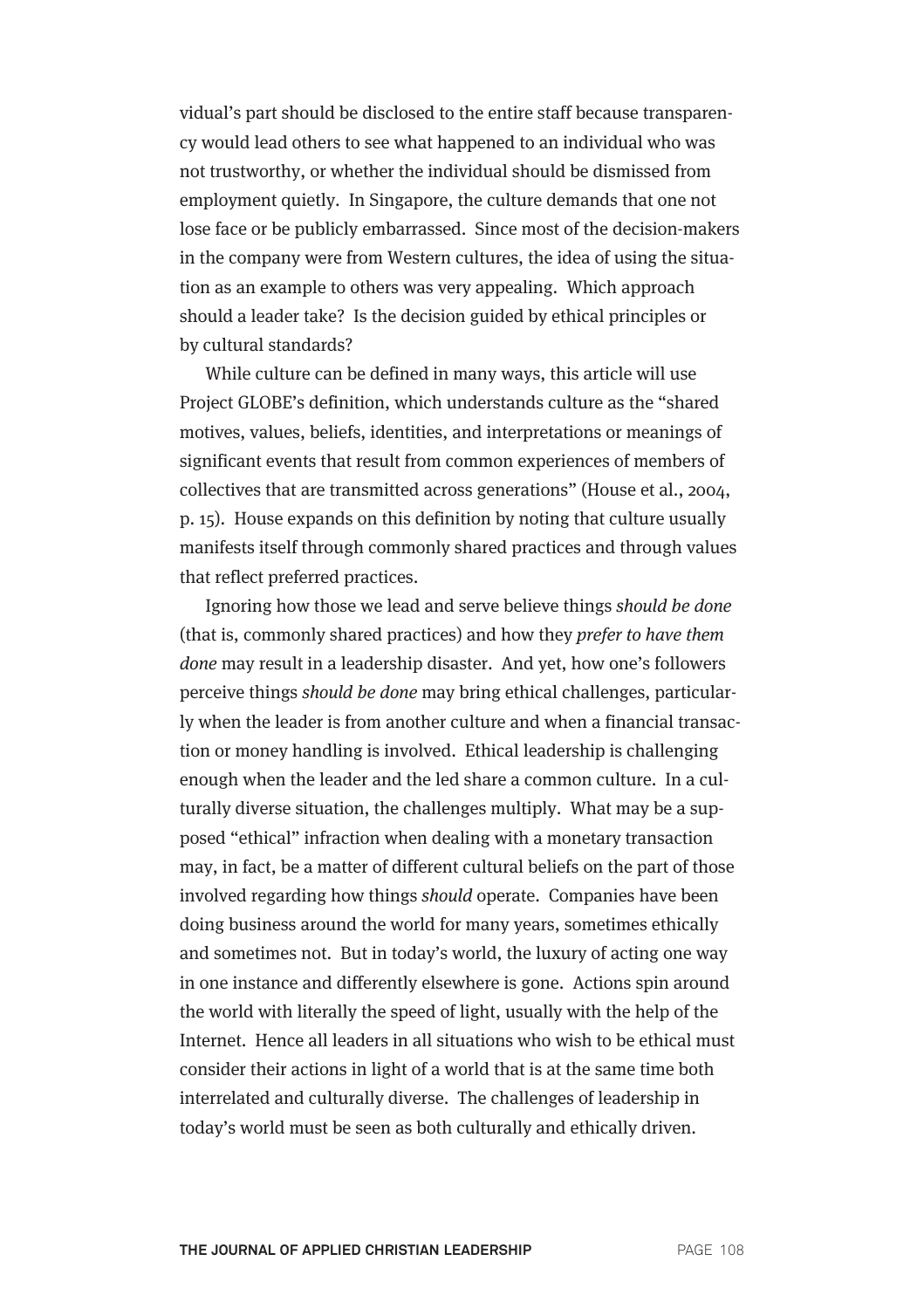# **The Cultural Question: Communal Societies Versus Individualistic Societies**

Anthropologists have defined cultures as either collectivistic or individualistic, while still recognizing that most societies fall on the continuum between these two extremes. For example, American society is highly individualistic. Americans are rewarded for their individual initiative, innovation, and problem solving. They generally prefer individual rewards that include recognition for the work they, individually, have done. Other societies, such as many in Africa and Asia, are collectivistic societies, where people are rewarded for working together and the valued qualities are solidarity, generosity, and acceptance. In these societies, the group rather than the individual receives the recognition and the reward (Hofstede, 2001).

How a society works in these two extremes may differ in significant ways. In a collectivistic society, the individual is considered quite powerless. Necessary resources or influence to make a difference on a large scale are seen as impossible for the individual to obtain. Thus most solutions to problems in a collectivistic society are micro-solutions which provide the person a tiny, immediate competitive advantage in a socially acceptable way.

In an individualistic society, there is an expectation that to get big things done, one should take the initiative to inform a large corporation or the government of the problem and subsequently expect that society will act to solve the problem. Thus most solutions to problems used by people in an individualistic society are macro-solutions (Maranz, 2001).

A simple example may illustrate.

In an individualistic society, traffic problems are solved by cars and trucks obediently waiting in line (or if you prefer, queuing) at a stop light, even in the middle of the night on a deserted road in the middle of nowhere. If we, as Americans, are disgusted with the macro-solution and determine that a stop light is needed at a particular intersection or that a roadway needs to be re-constructed to create a better traffic pattern, we contact government officials or call the press—or at the extreme, hold a public demonstration—and continue our complaining until a better macro-solution is adopted or passed into law.

If you have ever driven in a non-Western country where the society is collectivistic, you know that obediently waiting at a stop light may not get you to your destination! Cars will move to all open spaces at the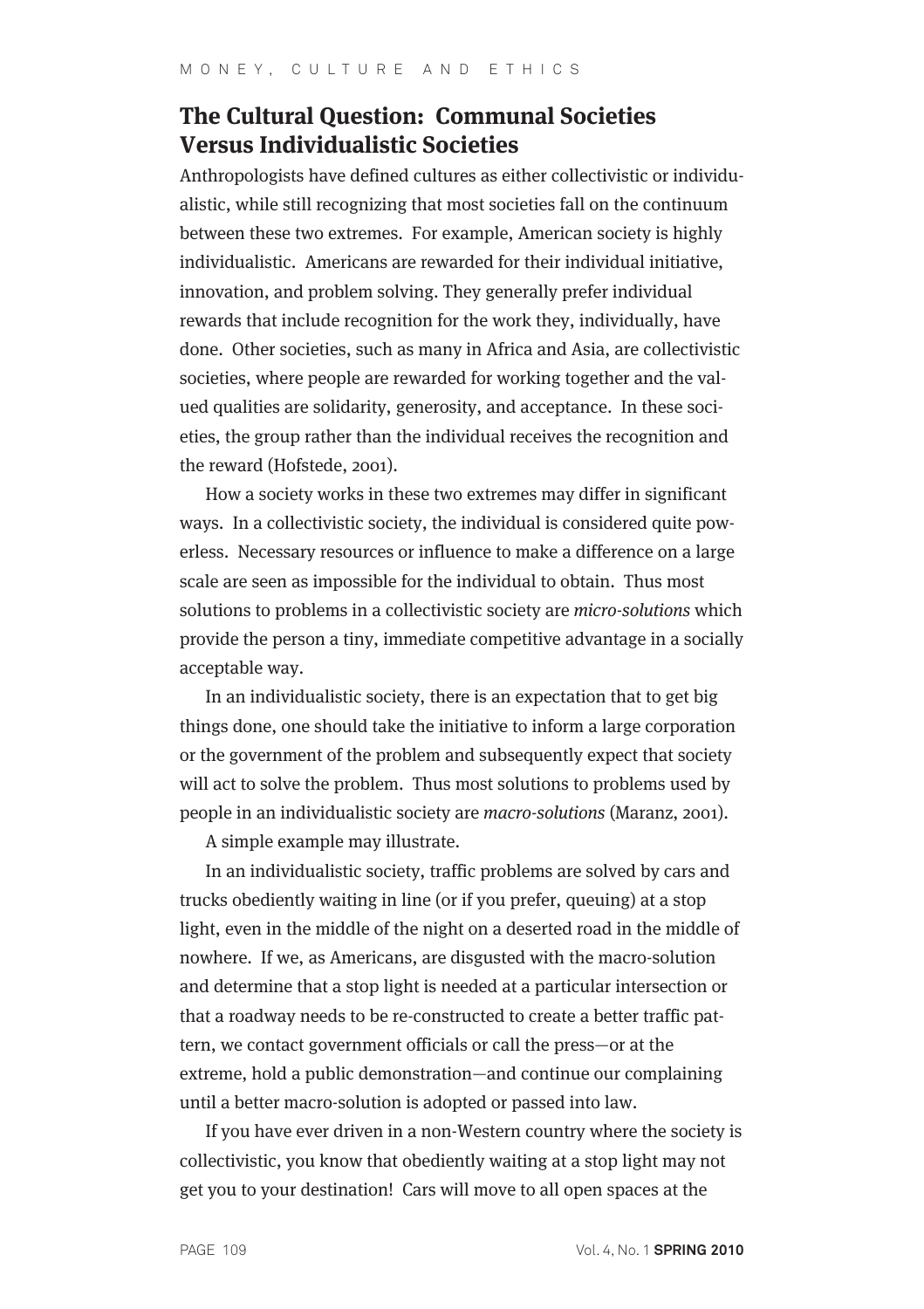intersection and then leap forward to race down the road, hopefully beating out the competition. Lining up across both lanes of traffic at an intersection permits one to gain a small advantage over other drivers in a socially acceptable way, so that one arrives at one's destination first.

In the American culture, a bus would only stop at a designated bus stop. In a collectivistic culture, bus drivers stop anywhere, regardless of the traffic jam they may cause. In this manner they may gain a small advantage over other bus drivers, and the individual who wanted to either embark or disembark from the bus has also gained a small advantage over other riders.

We may laugh at these examples of driving in different cultures. But the truth is, dealing with traffic is not the most difficult part of cultural adaptation. Much more difficult are the issues which deal with financial matters and culturally related views of money. In his oft-cited article, "The Chinese Negotiation," John Graham (2003) notes that in business negotiations, Americans may see Chinese negotiators as "inefficient, indirect, and even dishonest, while the Chinese see American negotiators as aggressive, impersonal and excitable" (p. 82). Note the use of the word "dishonest" in this quotation. These perspectives may raise both ethical and cultural questions when dealing with a financial situation. Consideration of the ethical implications causes one to wonder how one should act, and whether or not there is an ultimate standard to which one is responsible.

# **The Ethical Question: Cultural Relativism Versus Cultural Imperialism**

Given the wide cultural range of interpretations for behaviors that may have ethical implications, a leader may be tempted to either (a) use the home rules without considering cultural settings or (b) try to avoid conflict by adapting to whatever the local culture permits, even if it means ignoring any ethical misgivings. Ethical theorist Thomas Donaldson (2003) calls these two basic perspectives cultural relativism and cultural imperialism.

Cultural relativism follows from the belief that no culture's ethics are better than another culture's ethics. It can best be expressed by the statement "When in Rome, do as the Romans do." If one argues that giving a bribe in a country such as Japan is acceptable because it is the Japanese way of doing business, one is practicing cultural relativism.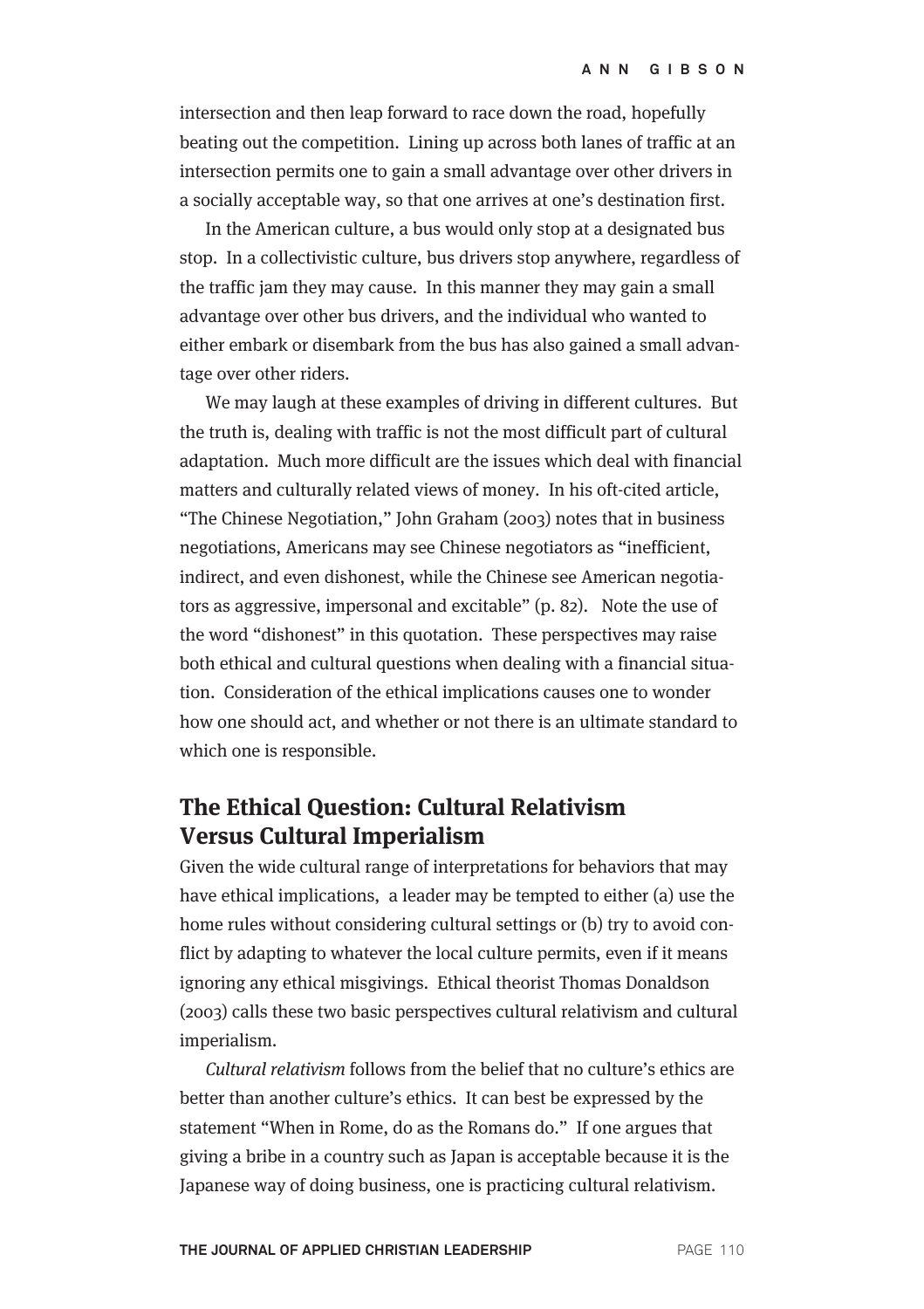However, adopting a strict interpretation of cultural relativism requires that one accept whatever actions occur in the country in which one works as ethical. This can lead to horrific situations because cultural relativism is morally blind. To illustrate, Donaldson (2003) cited the example of European tanneries and pharmaceutical companies in the late 1980s which approached the government of Nigeria in their search for cheap waste-dumping sites. They obtained permission from the government to accept their highly toxic polychlorinated biphenyls (PCBs). Local workers who did not know what the barrels contained unloaded them while wearing only thongs and shorts, and placed the barrels near a residential area. Did the fact that unloading such materials was done with the Nigerian government's permission make the actions of the European companies ethical? Hardly!

Cultural imperialism, on the other hand, refuses to recognize that cultural traditions and beliefs may actually differ around the world. For example, the Japanese define business ethics in terms of loyalty to their companies, their business networks, and their nation. Americans, on the other hand, value liberty more than loyalty and emphasize rights, equality, fairness, and individual freedom (Donaldson, 2003). It is difficult to decide that one stance is superior to the other. But these differences are real and rooted in historical developments or traditions. The notion of "rights" (which Americans hold dear) evolved with the rise of democracy in post-Renaissance Europe. This concept is not found in either Confucian or Buddhist traditions. To refuse to accept these differences as real can have disastrous consequences. This imperialist approach to culture got a large U.S. specialty-products firm in China into difficulty when a manager caught an employee stealing. The manager followed the company's usual practice for such an offense and turned the employee over to the provincial authorities, who executed him (Donaldson, 2003).

While business struggles with both extreme approaches to ethical decision-making in unfamiliar situations, it is more likely that a religious organization, with "truth" on its side, will choose the cultural imperialism stance when faced with difficult decisions in international and intercultural situations. Most Christians will find the stance of cultural relativism, which seems to imply that almost anything is correct in the culture, unacceptable. But when practicing cultural imperialism, which requires that one assert that there is a single list of truths and that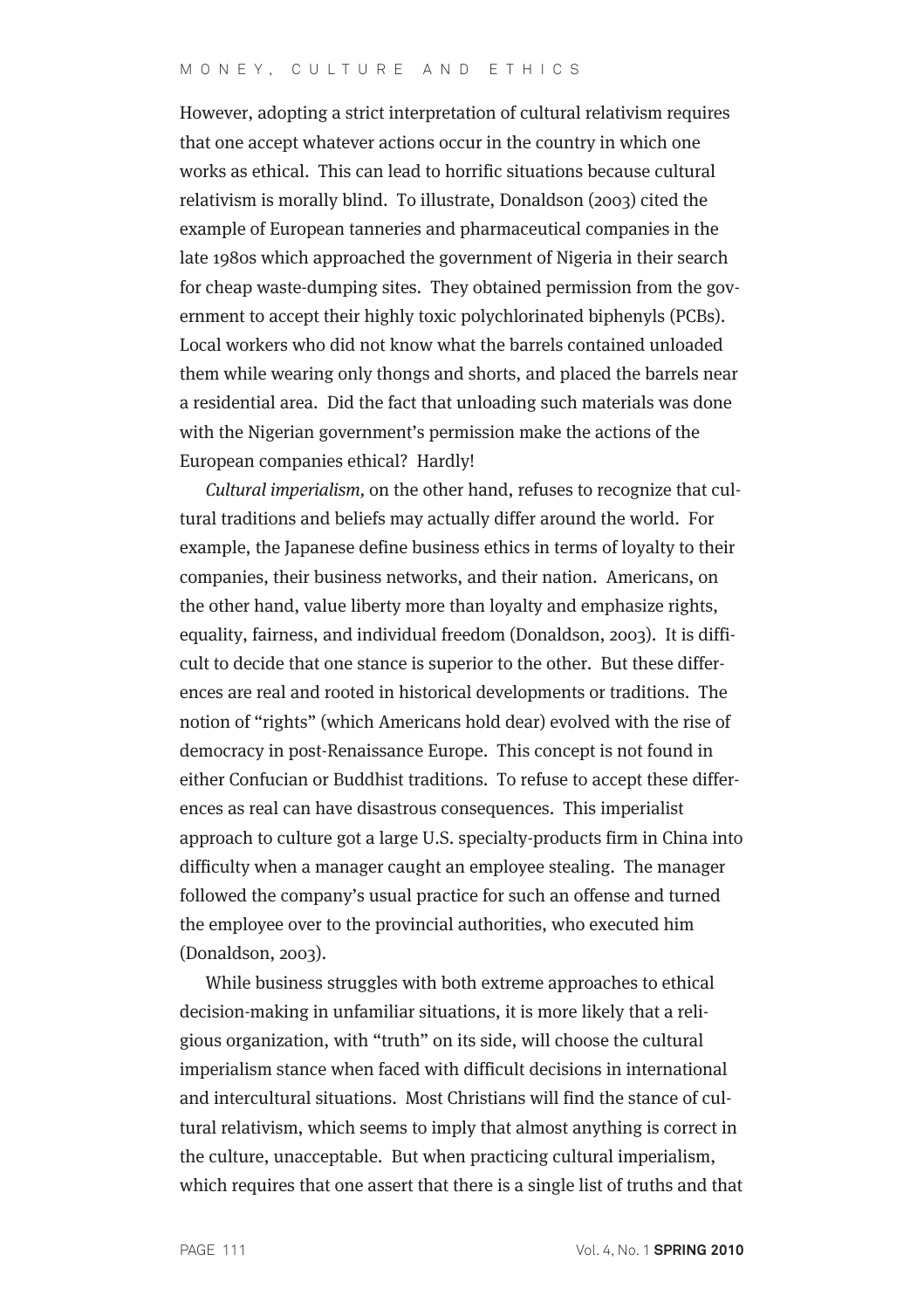people must express moral truth using only one set of concepts, it is often too easy to assume that what is personally familiar is right and that things which are different are wrong.

Donaldson (2003) proposes that rather than act at either end of the spectrum, one should seek an "ethical threshold" for behavior based on core values, respect for local traditions, and the belief that context matters when deciding what is right and what is wrong (p. 122). The core values that Donaldson suggests are:

- 1. The Golden Rule
- 2. Respect for Human Dignity and Human Rights
- 3. Practice Good Citizenship

### The Golden Rule

Interestingly, the "golden rule" is the one tradition which is found in all cultures and religious traditions. In Christianity, we find it expressed in the words of Jesus: "Do to others what you would have them do to you, for this sums up the Law and the Prophets" (Matthew 7:12, NIV). But this ethical idea is also present in the other major world religions, such as Buddhism, Confucianism, Hinduism, Judaism, and Islam. Two other standards which are also universally accepted are best identified in the familiar words from the Old Testament: "Thou shalt not kill" and "Thou shalt not steal" (Exodus 20:13, 15) (Trevino et al., p. 300). But beyond these three commonalities, the determination of what is ethical and what are ethical actions may not be clear as one crosses geographical and cultural boundaries.

#### Respect for Human Dignity and Human Rights

One area in which cultures differ is the use of child labor. While child labor has been illegal in the U.S. for many years, in some cultures the wages the child earns may provide a significant portion of the family's income. Where education is limited, school may be too expensive for many families, and the alternative to factory jobs may be prostitution or worse forms of "employment." On the other hand, children need to obtain sufficient education as a means to break the cycle of poverty.

The Levi Strauss Corporation discovered that in Bangladesh it was using two contractors who appeared to employ underage workers. This was against Levi's Code of Conduct. No birth certificates were available, but the children appeared to be under the age of 14, the international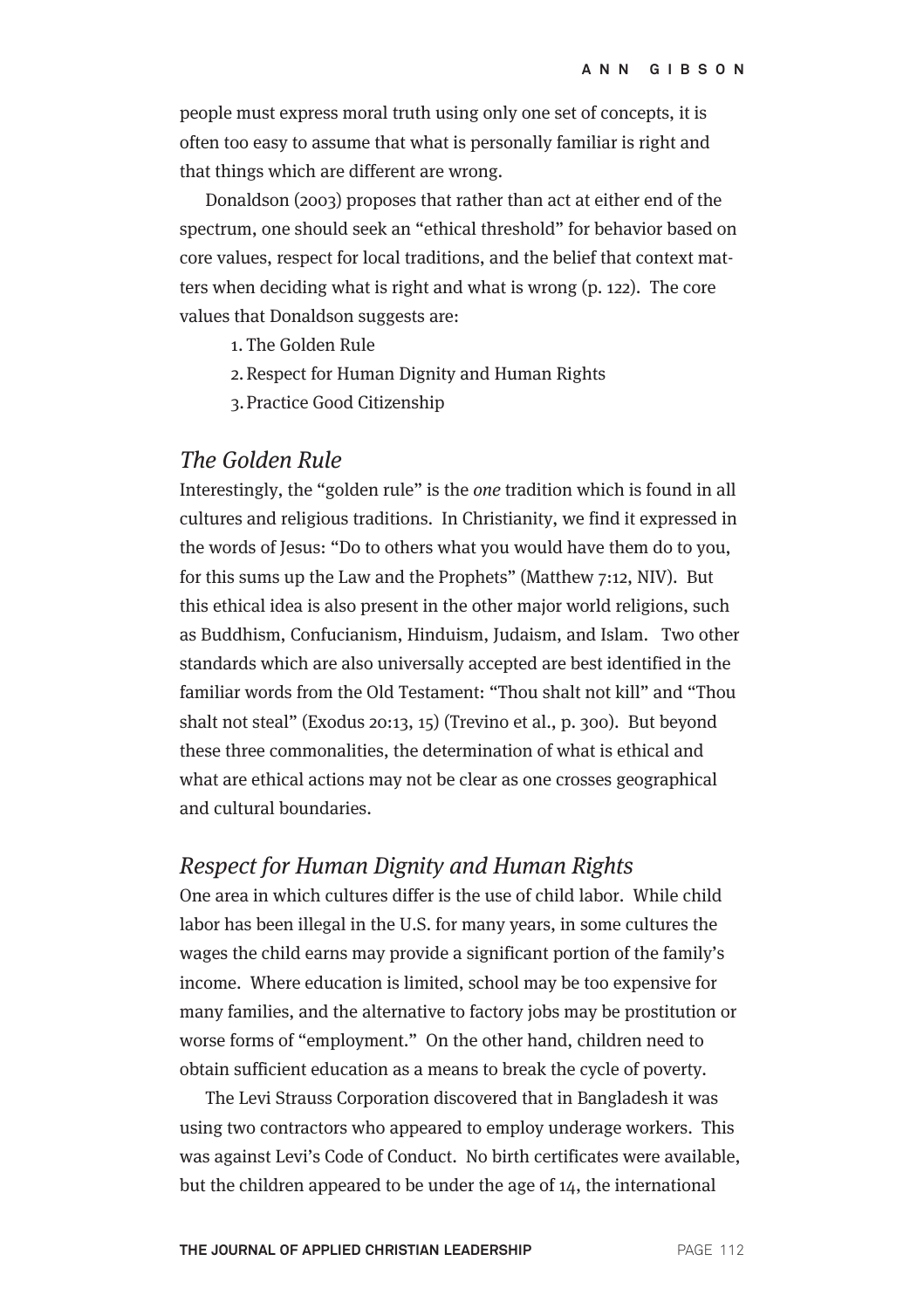standard for a reasonable working age. To fire the children risked significantly diminishing the family income and probably would result in the children turning to prostitution or begging to make up the lost money. So Levi Strauss came up with a unique solution. The contractors agreed to hire a physician to examine the children who seemed to be underage. Those children who were determined to be under 14 were removed from the production line and were sent to school, even though they were still paid their factory wages by the contractors. In addition, Levi Strauss covered the cost of the children's uniforms, tuition, and books for school. When the underage children reached the age of 14, they were offered back their original factory jobs (Haas, 1994).

Levi Strauss used creativity and corporate clout to solve a difficult business situation which was definitely unethical. But it is not always easy to determine what are human rights and human dignity in another culture. Donaldson (2003, p. 128) suggests two guidelines for developing good ethical judgment when the "right way" is not clear:

The first of these guidelines he calls the "Conflict of Relative (Economic) Development." In this situation, ethical standards may differ because the two countries are at different stages of economic development. For example, many countries experience huge differentials in wages. Paying lower wages which are fair in the host country (even if not "fair" in the home country) may be a recognition of the difference in economic development. The leader must be cautious, however, because in some instances the host country's standards are inadequate at any level of economic development, particularly when dealing with pollution, public health, or workers' safety issues.

The second of these guidelines Donaldson calls the "Conflict of Cultural Tradition." These situations include many cultural practices, such as the claim of the more needy to the resources of one with more wealth, the focus on the immediate need without regard to the future, and the unwillingness to account for funds because confrontation is distasteful and socially unacceptable. Other examples include gift-giving in Japan and the role of women in Saudi Arabia. In all these instances, the cultural beliefs and/or the religious beliefs make it unlikely that these differences will disappear. In these situations, important questions must be asked: Is it possible to live successfully in the host country without undertaking the practice? Is the practice a violation of a core human or religious value? If the answer is "no" to both questions, Donaldson would state that the practice is probably ethical.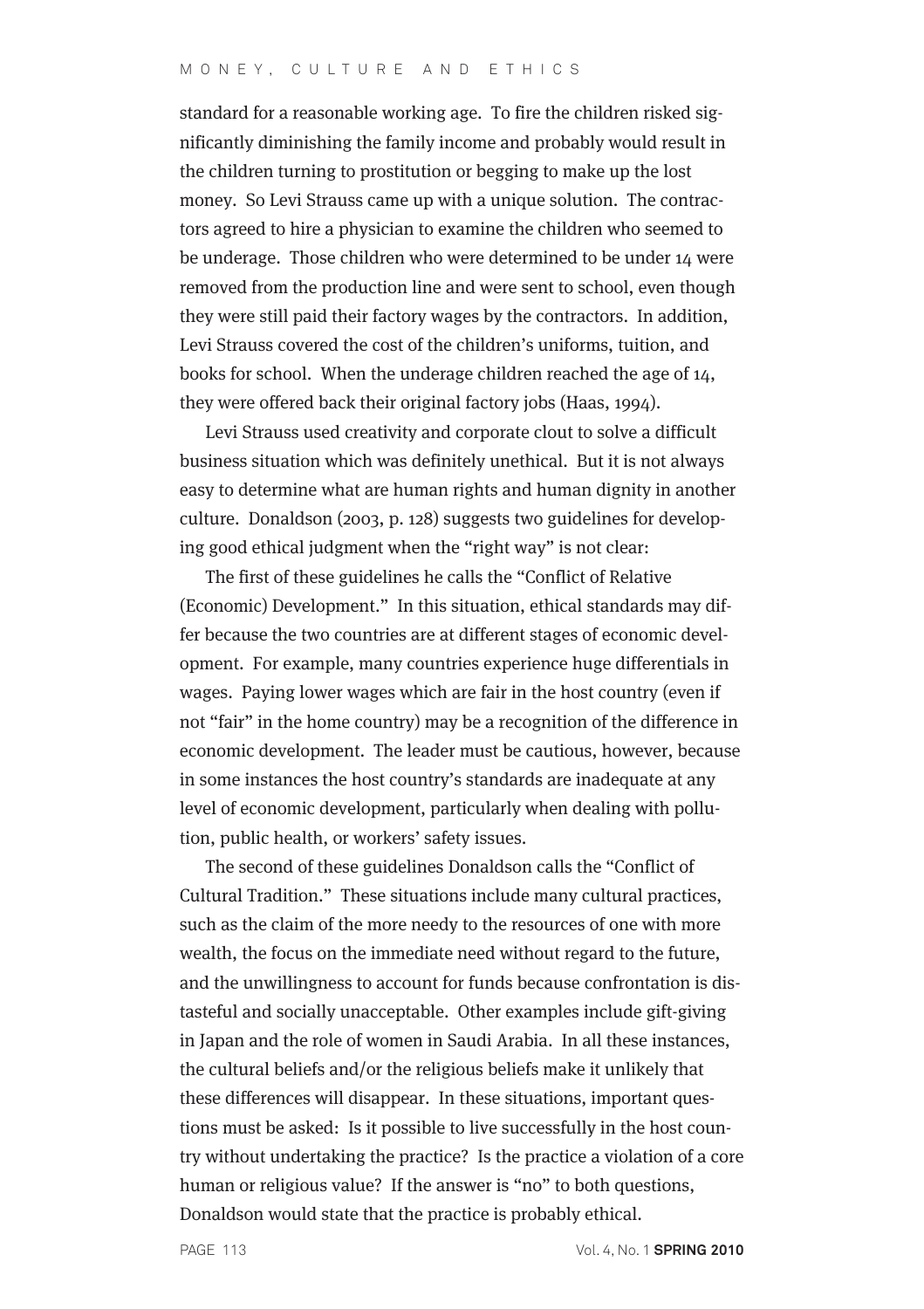## Practice Good Citizenship

Donaldson's third core value is to practice good citizenship. In all instances, the individuals who attempt to live and do business in host countries which are not their native land must be good citizens. While the following list is prepared from a business perspective, it can easily be adapted to individual actions:

- 1. Do no intentional harm. The organization is a guest, not a conquering army.
- 2. Produce more good than bad for the host country. Act so the organization cannot be charged with exploitation of the host country.
- 3. Provide employees with working conditions which recognize their status as human beings.
- 4. Pay your fair share of taxes; do not violate any laws; cooperate with local governments to develop equitable laws and other supporting institutions.
- 5. Respect the local culture to the extent that it does not violate moral norms. (DeGeorge, 2000)

# **The Challenges**

Many of the readers of this article may be from an individualistic culture and therefore will be familiar with an individualistic culture's perceptions of how things should be done. Therefore I will describe (and contrast) some of the basic ethical and cultural challenges from the perspective of how a collectivistic society views money and ethics. It is important to recognize that what looks unethical in another culture may in fact be a cultural difference, not an ethical question. The source for this outline of the cultural/ethical challenges is David Maranz's (2001) book, African Friends and Money Matters, a book he wrote after being stationed for many years in Africa.

Collectivistic societies view financial resources as "ours" or "mine"—but certainly not yours. In a collectivistic, micro-solution environment, if one has a financial need, this individual's financial need will take precedence over all other considerations, including others' resources, others' desires (such as a donor's wishes for the use of a gift of funds), or others' expectations.

To illustrate this observation, Maranz (2001) tells the story of three single men who were renting an apartment together. The plan was to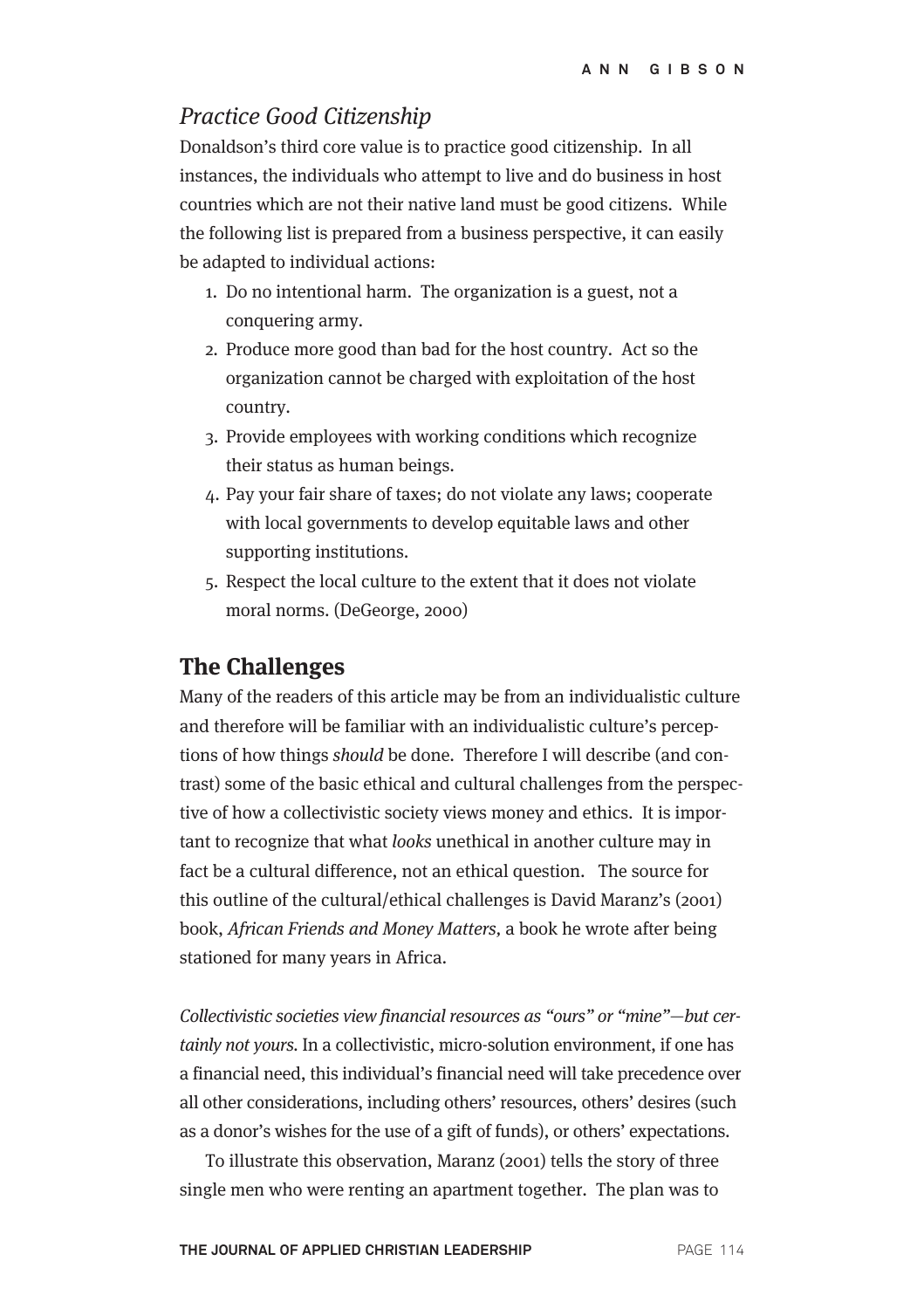give funds each month to one of the men so he could pay the electricity bill. On the described occasion, however, the fund-collector had a personal bill that needed to be paid before the due date for the electric bill so he used the money he had collected from the others to pay his personal bill. He expected one of his friends to pay him what was due him before the electric bill came due. But the friend did not pay. When the electric bill came due it could not be paid because the collected money had been spent. So the electricity was cut off. The apartment mates did not consider their colleague to be either irresponsible or dishonest. In their culture, his financial need took precedence over their expectations and his financial need had first claim on the available resources.

Within one major NGO whose work is worldwide, the stories of the use of funds for different purposes other than those which were designated by the donor are rampant. Stories have been told of vehicles purchased with funds initially sent for school buildings or wells. Stories are also told of funds left over after a project is completed which mysteriously disappear (Gibson, 2004, 2008). But within the collectivistic environment where need has first claim, the fact that a truck is immediately needed more than a roof on the school building means it is quite appropriate to purchase the truck. And in cases where the money appears to just disappear—that is, it is used for expenses which are not disclosed the answer, if asked, would be that there were other financial needs which required the funds. In the collectivistic culture, the fact that the wishes of the donor are not followed is not necessarily a concern.

Obviously, these situations are of great ethical concern to donors who are from a Western culture—which is where most donors originate. In the Western culture, the donor designates how the resources are to be used and expects those designations to be followed. The response of such donors, when the designated project is not benefitted, is often to refuse to donate further, thus cutting off both present and future funding.

Collectivistic societies require that resources be used immediately; if not used immediately, they are assumed to be "available." Any available resources not immediately used by the owner will be used by friends and relatives. As noted above, those who have the greatest need have the greatest claim to the resources, irrespective of who is the owner. In a collectivistic society, the pressure to share is very great. People who have resources and do not use them are considered to be unsocial—the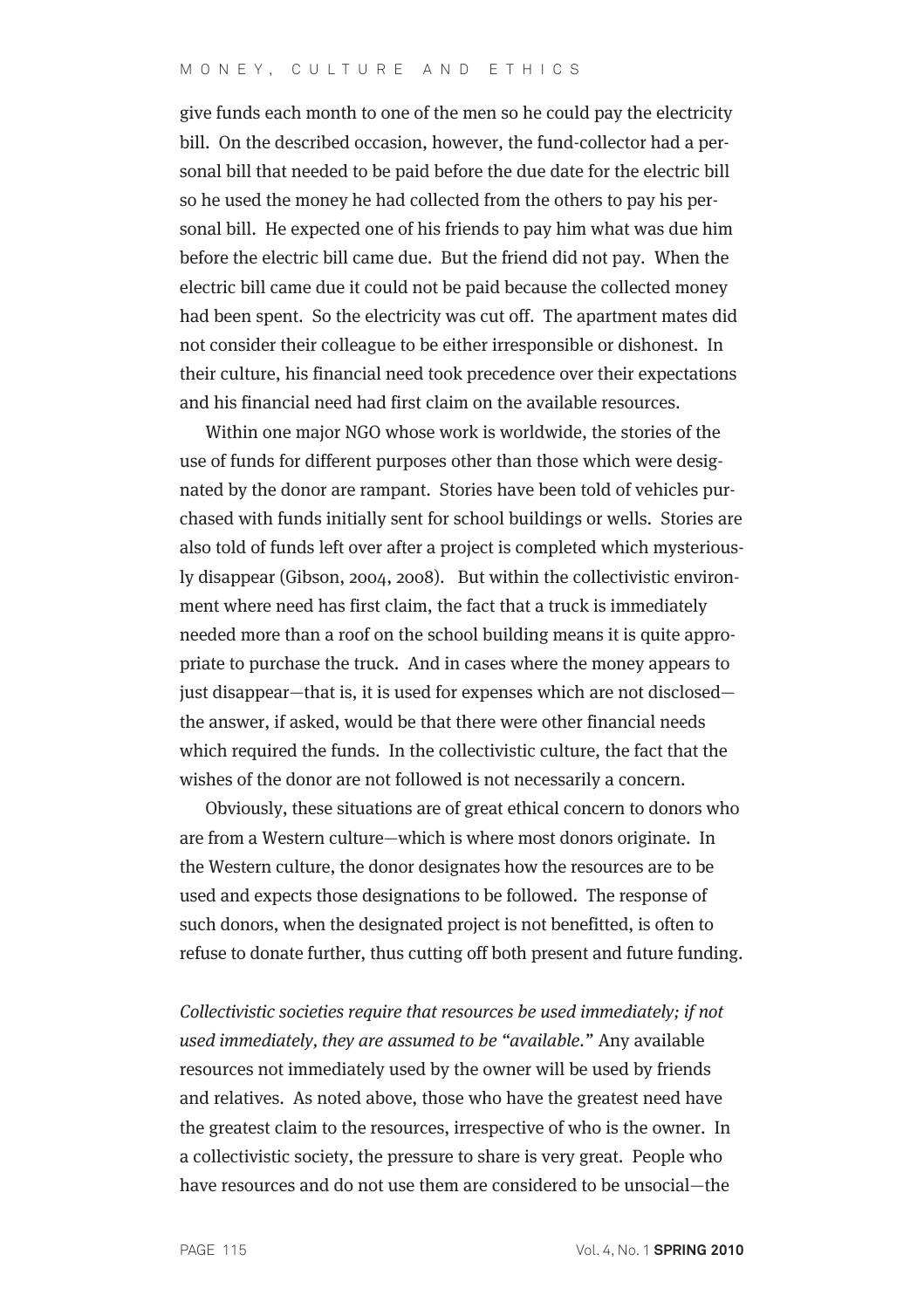ultimate disgrace in a society that lives in community (Maranz, 2001, p. 16). But the penalty for not sharing can even go further. A friend of mine who was a missionary in Africa for 12 years told me about a conversation he had with a judge who was repeatedly called out during a trial. After the trial, the judge apologized to my friend for his many absences, saying "This is the end of the month and I have many relatives who come to see me at this time to get money. If I do not pay them, I fear I may be poisoned or shot. Thus I had to leave the courtroom to care for these obligations immediately" (Miller, 2002).

The sharing principle applies to all resources, including personal possessions, money, supplies, buildings, land, and equipment. For Westerners in Africa to leave things in their yards for a period of time, such as children's bicycles, is seen as selfish and ungenerous. Others in that society do not have such possessions and could profit by them. Clearly, if the bikes are lying around, they are not being used. Thus they are available for use! But if an African should actually walk into the yard and take the bike, a Westerner would consider such an act "theft." But to the African, such an act as taking an item which is deemed to be "surplus" would not be theft. Should the owner object, he/she would be seen as ungenerous and not a friend (Maranz, 2001, p. 18).

Collectivistic societies celebrate all special events, irrespective of the cost and irrespective of the long-term financial effect. When a special ceremony time arrives (wedding, naming ceremony, funeral, and another rite of passage), the goal in a collectivistic society is to have the most sumptuous and impressive event possible, irrespective of the financial cost for either the present or the future. It is very important that everyone enjoys the moment and that the sponsors are proud of the celebration.

In an individualistic culture, people save or budget for similar special occasions. However, in a collectivistic culture, if one were to save resources for such an occasion, these resources would be seen as "surplus" and would be called on for use by friends and relatives. The result, however, of the combination of the need to celebrate special occasions and the inability to save for the special occasion or the "rainy day" is that the people are generally financially overextended. One may note correctly that Westerners are also financially overextended, but generally this over-extension is through credit cards or bank loans. The collectivistic society member is overextended to friends and family—the

**THE JOURNAL OF APPLIED CHRISTIAN LEADERSHIP** PAGE 116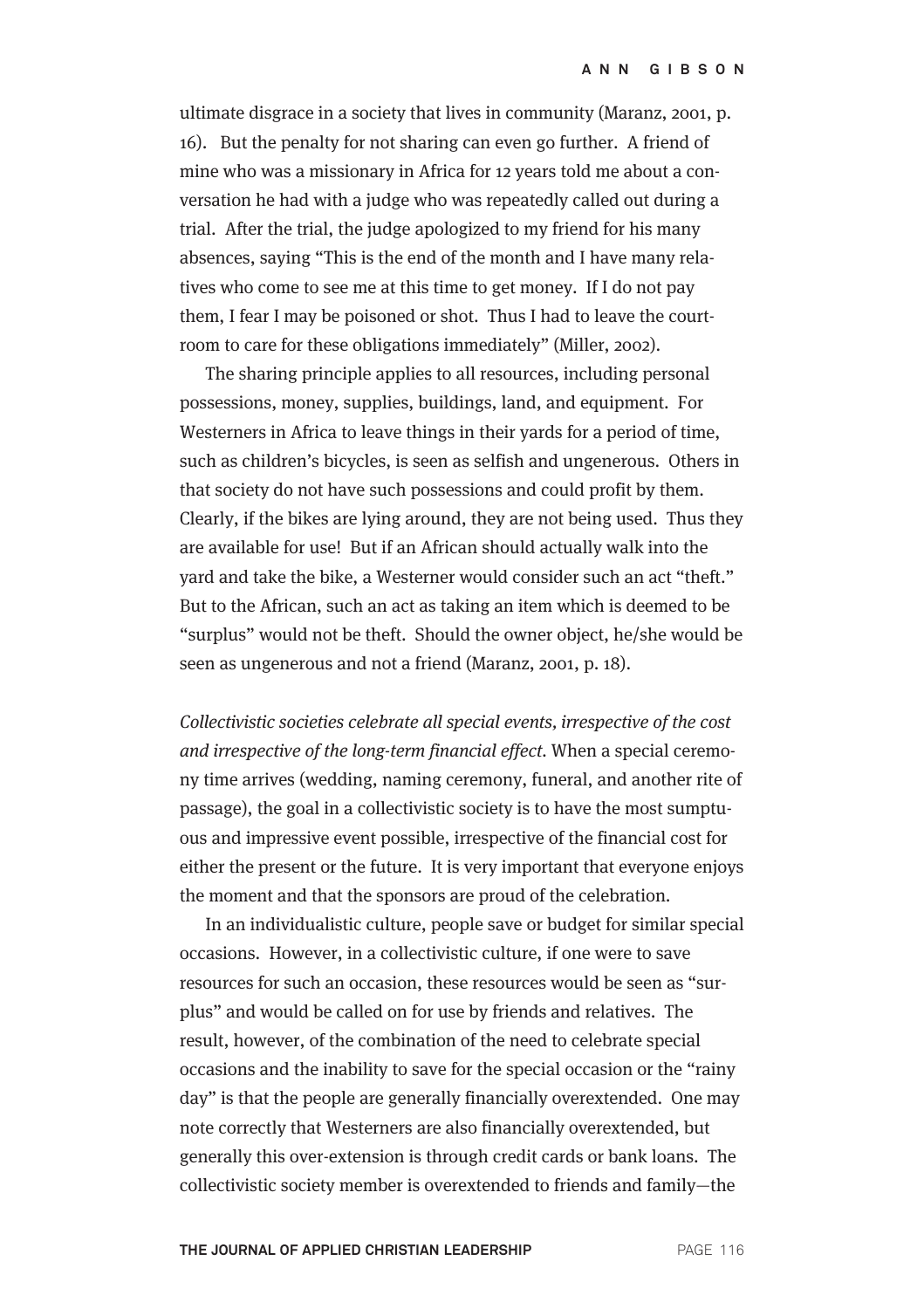ones to whom one looks for funds when there is financial need.

In a collectivistic society, one must solve this problem in a micromanner. One must develop a very wide circle of "friends" who can be called upon for financial help when it is needed. This, of course, requires that the Westerner in this society, who is assumed to be very rich, be specifically sought out as a very desirable "friend" to have available in case of financial need. The Westerner, who may not be able to tell those with a true need from a clever charlatan, will be bombarded with requests for help and will be at a loss to determine when help should actually be given.

In an individualistic society, the solutions to financial difficulty are either to work more hours, become a two-salary family, or seek more credit. These are impersonal solutions, and are developed from a macro-economic perspective—that is, making available to all citizens the necessary jobs and/or credit institutions from which to borrow funds. In an individualistic society, one seldom goes to friends, and only rarely to family for financial assistance. In fact, in such societies, one distrusts friendships which regularly include financial or material exchanges (Maranz, 2001, p. 25)

From an economic development view, the cultural necessity for individuals in a collectivistic society to spend immediately to meet current needs because of fear that others will demand to spend another's "surplus" wealth is a great tragedy. Funds cannot be saved which might ultimately be invested in job-creating businesses because they must be made available to friends and relatives. Thus, the culture creates a bias against economic development through savings and investment.

This focus on immediate needs in the collectivistic society also changes the expectations for success. In an individualistic culture, success is measured by the long-term effects of the project. In a collectivistic, micro-solution culture, long-term success is not necessary for the project to have met its goals. An example may explain this contention further. An international aid organization gave an African friend of David Maranz (2001, p. 150) several hundred dollars as seed money to establish a chicken business. The African had no experience in raising chickens, so he kept the baby chickens in the bedroom he rented. As the chickens grew, they required more and more food, so he asked David Maranz for a loan to buy food for the chickens, promising to repay the loan when the chickens were sold. Some of the chickens died and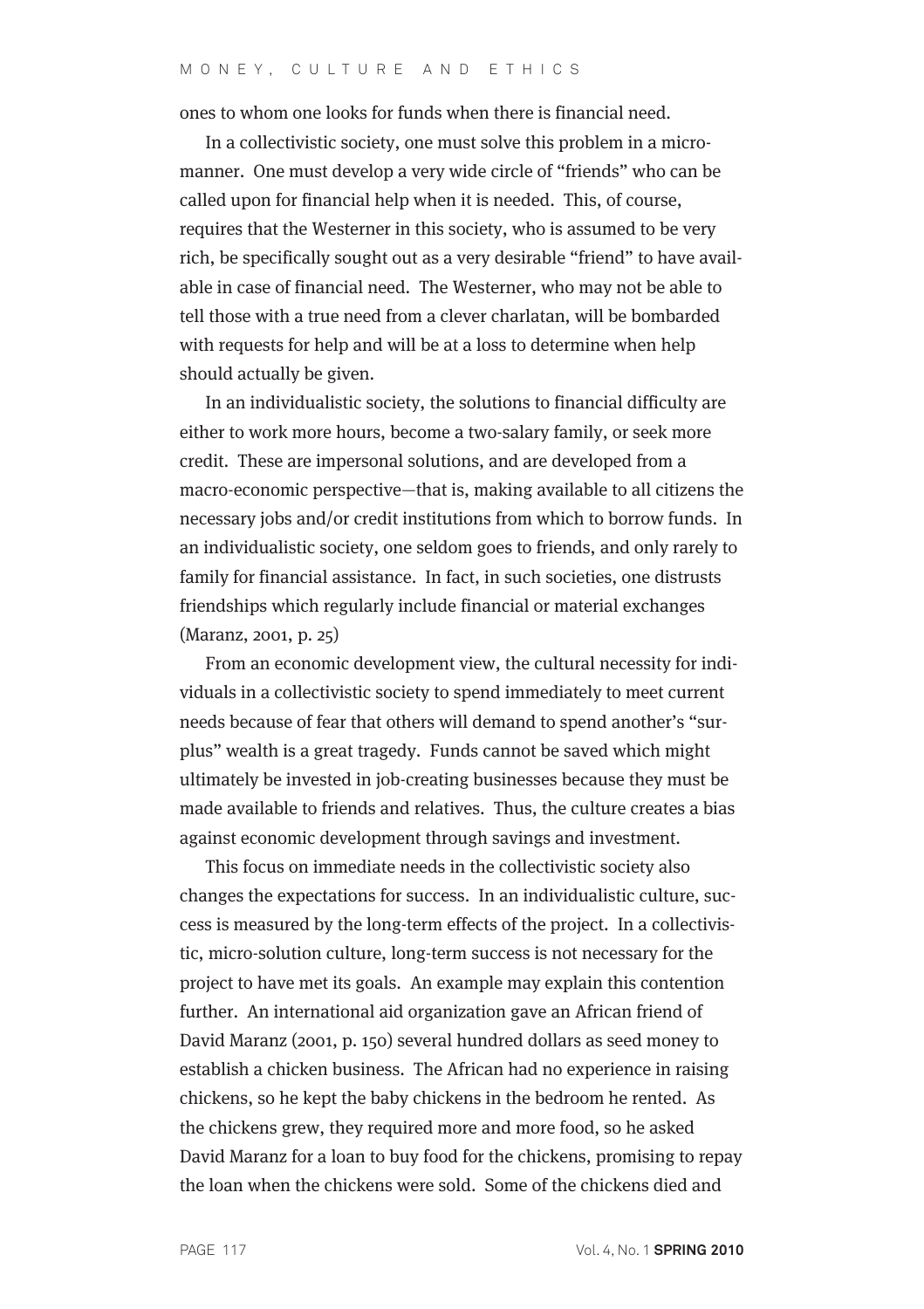some he ate, but when the rest were grown, he gave some to the woman who made his meals, some to other people to pay off his outstanding debts, and some he sold. But he did not make enough money to pay back the loan from David for the chicken's food, and he did not have sufficient funds to buy more baby chicks. However, he considered the project to be a total success, as he had had a job for a few months and had been able to pay off some of his debts, while at the same time having chicken to eat. The international aid organization, however, expected success to be measured in terms of the establishment of a chicken farm with long-run sustainability.

Collectivistic societies cannot ask financial questions or demand accountability. Thus, the Western expectations for keeping the books or repayment of loans cannot be met. Individualistic cultures, particularly as developed in Western cultures, are based on the Calvinist tradition of free will, free choice, and accountability (Morgan, 1998, p. 64). As a result, these cultures see precision as essential in accounting. Westerners believe that in situations where accounting and accountability are not practiced, individuals may be charged unfairly with accusations of mishandling of funds or theft. Only careful accounting can save the reputation of the innocent. In addition, dishonest people are less able to abuse their access to funds if the accounting system is designed to catch theft or misappropriation through good internal control.

In a collectivistic, micro-solution culture, accounting precision shows that there is mistrust because if one demands an exact accounting and/or expects repayment, one clearly does not have confidence in the individual who had access to the funds or who borrowed the amount. Because social harmony is a highly valued goal, the unpleasantness and tension which the demanding of exact accounting will bring is to be avoided at all costs.

The lack of accounting in collectivistic cultures extends beyond record-keeping issues. There is also no requirement that the records be opened to others for scrutiny. One African organization had Westernstyle accounting procedures in place (Maranz, 2001, pp 40-41), but during the business meetings where the reporting took place, no members queried the officers or their reports in any meaningful way. The Africans present were reluctant to ask any questions about the reports or how the finances had been handled, lest the officers be offended. To ask ques-

**THE JOURNAL OF APPLIED CHRISTIAN LEADERSHIP** PAGE 118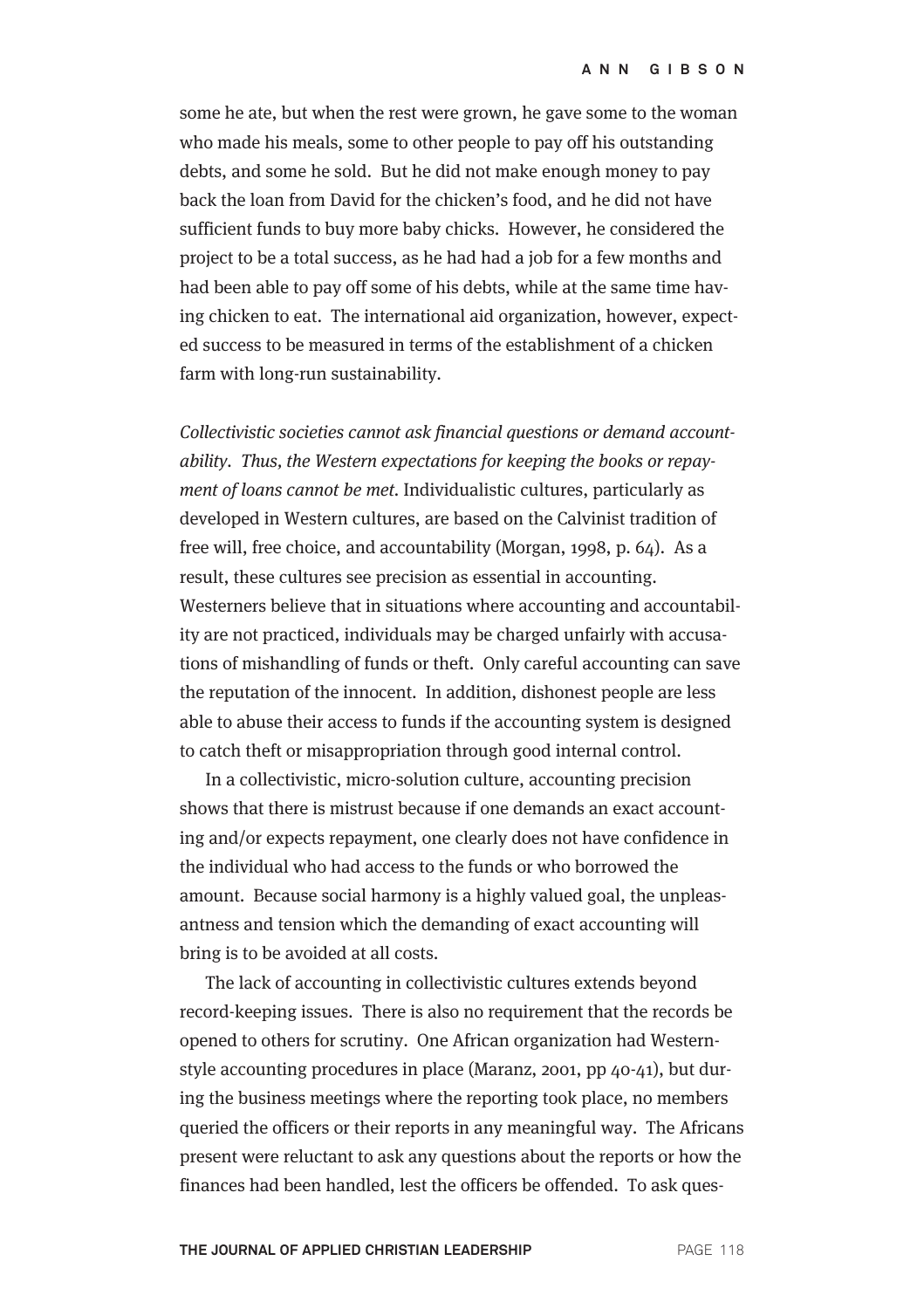tions would be seen as bringing them under suspicion or showing lack of confidence in their performance and honesty.

In contrast, in an individualistic culture, a lack of questions raises suspicions. Westerners believe that officers of organizations should insist on the opportunity to account for the resources under their care and thereby "prove" that they are honest. To be unwilling to give a careful and full report is seen as an attempt to "cover up"—and perhaps even as evidence of dishonesty.

An individualistic society believes that loans should be repaid when agreed, and generally the "agreement" terms, including the due date and amount, are written in a legal contract. It is also expected that the debtor will accept the responsibility to make payment when the amount is due. For example, in an individualistic society, rent payments due are mailed to the owner of the property prior to the due date. It is not considered to be the responsibility of the owner to personally collect the rent; rather, it is the responsibility of the renter to send the rent check to the landlord on a timely basis.

But the notion of contracts comes out of a Judeo-Christian tradition which is based on the concept of free will and accountability. Many American companies initially doing business in Russia were frustrated when Russians would sign contracts and then simply ignore them. For the Russian, the heart of the transaction is the personal relationship. If they felt slighted or disrespected in business encounters on a personal level (and often just asking for something in writing was seen as disrespectful), they believed the contract had no force.

Mirroring this different perspective to a contract, in a collectivistic culture, repayment of borrowed monies will occur when the creditor's need becomes greater than the debtor's need. In the case of a bank loan, it is assumed that it is unlikely that the bank will ever need the money more than the borrower does. Thus there is no perceived obligation to repay loans made by a bank (Maranz, 2001, p. 152). The same can be said of funds loaned by a "rich" Westerner. If the debt is to be collected, it is the responsibility of the creditor, not the borrower, to obtain the payments. Thus the landlord is expected to physically make several trips to find the renter and receive the payment. It is up to the lender to decide whether or not any claims to debts should be made.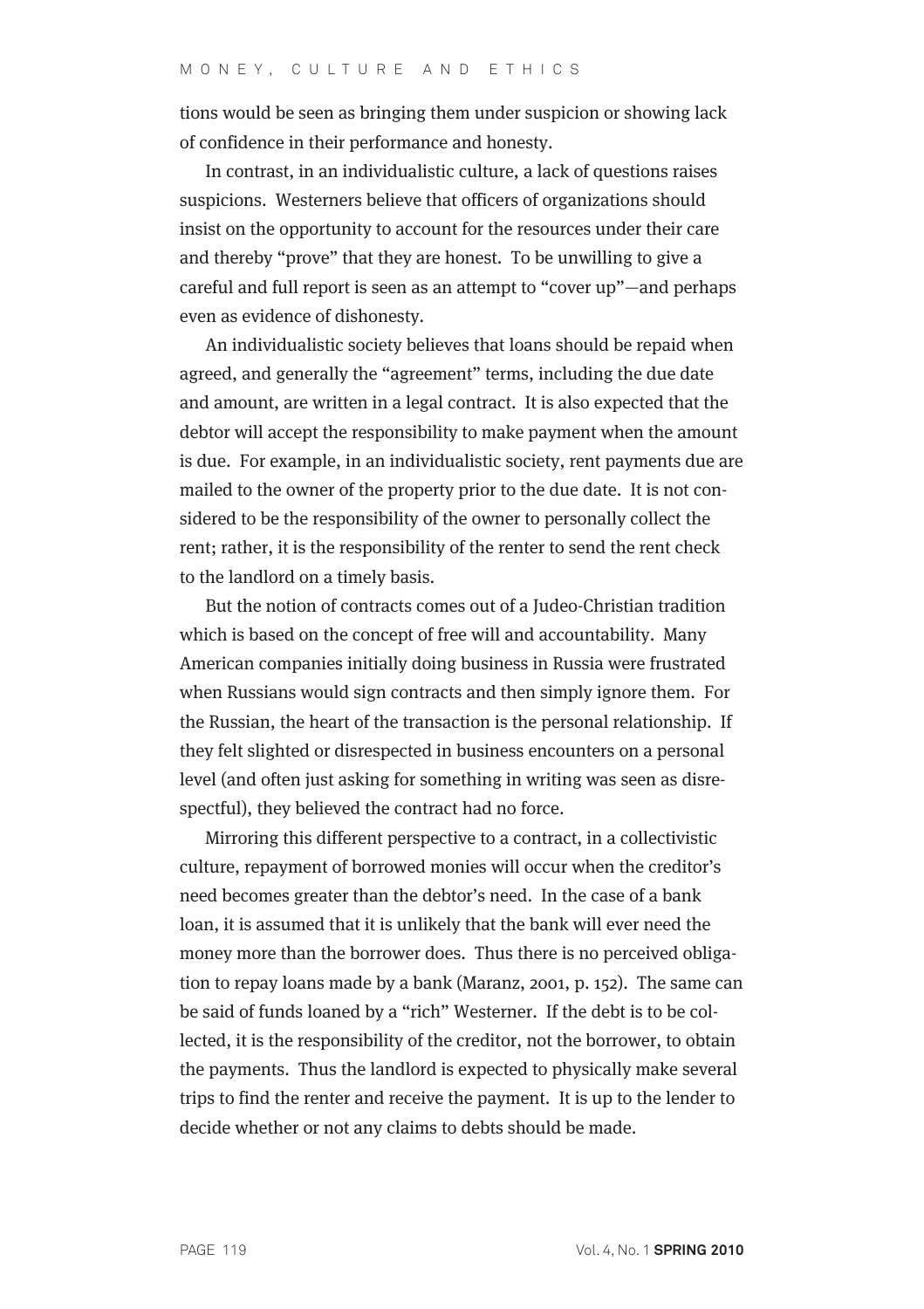# **A Special Case: Bribery and Ethics**

Bribery and its related ethical questions are perhaps the biggest area of financial concern that all leaders from an individualistic culture face once they leave home. Bribery is when an organization or individual initiates the payments. Its counterpart is extortion, which occurs when an official demands a payment to complete an action (Peach & Murrell, 1999). Bribery and extortion are illegal by all countries' standards. Thus there is no defense of bribery as a "local tradition" which should be respected. However, in countries where the culture is not law-based and/or the laws are not enforceable, such laws may not be effective (Sanyal, 2005).

Bribery is more likely to occur in economically poorer countries where poverty is rampant and one may therefore believe that economic advantages can be obtained by bribery or extortion. As countries prosper, bribery generally diminishes. Research indicates that bribery does not appear to be a cultural predisposition per se, but rather depends primarily on the local economic situation (Sanyal & Guvenli, 2009).

There are, however, facilitating payments and "lubrication." In many countries officials are poorly paid and the culture expects that individuals will pay these officials small sums to facilitate or expedite services (Rijckeghem & Weder, 1996). Facilitating payments are legal under the U.S. Foreign Corrupt Practices Act. Does this mean they are ethical?

The answer is: It depends.

In business, "it depends" rests on whether there are such basic social structural elements as (1) respect for life; (2) basic trust in order to have a transfer of goods, services, and money, and for orders to be accepted and filled; and (3) honor of contracts and agreements made. Without these factors, business as conceived by capitalism cannot be conducted at all, let alone ethically (DeGeorge, 1999).

For example, in Russia, the culture is based on the philosophical perspective known as "*avos*," which implies intervention in life as given by the gods, rather than as a result of human forces or choices (Morgan, 1998, p. 65). The difference between this philosophy and Western philosophy can be illustrated by considering bribery. Because Americans come from a background in which free will, free choice, and accountability are considered cultural foundations (Morgan, 1998, p. 65), individuals are believed to be personally responsible for their actions and,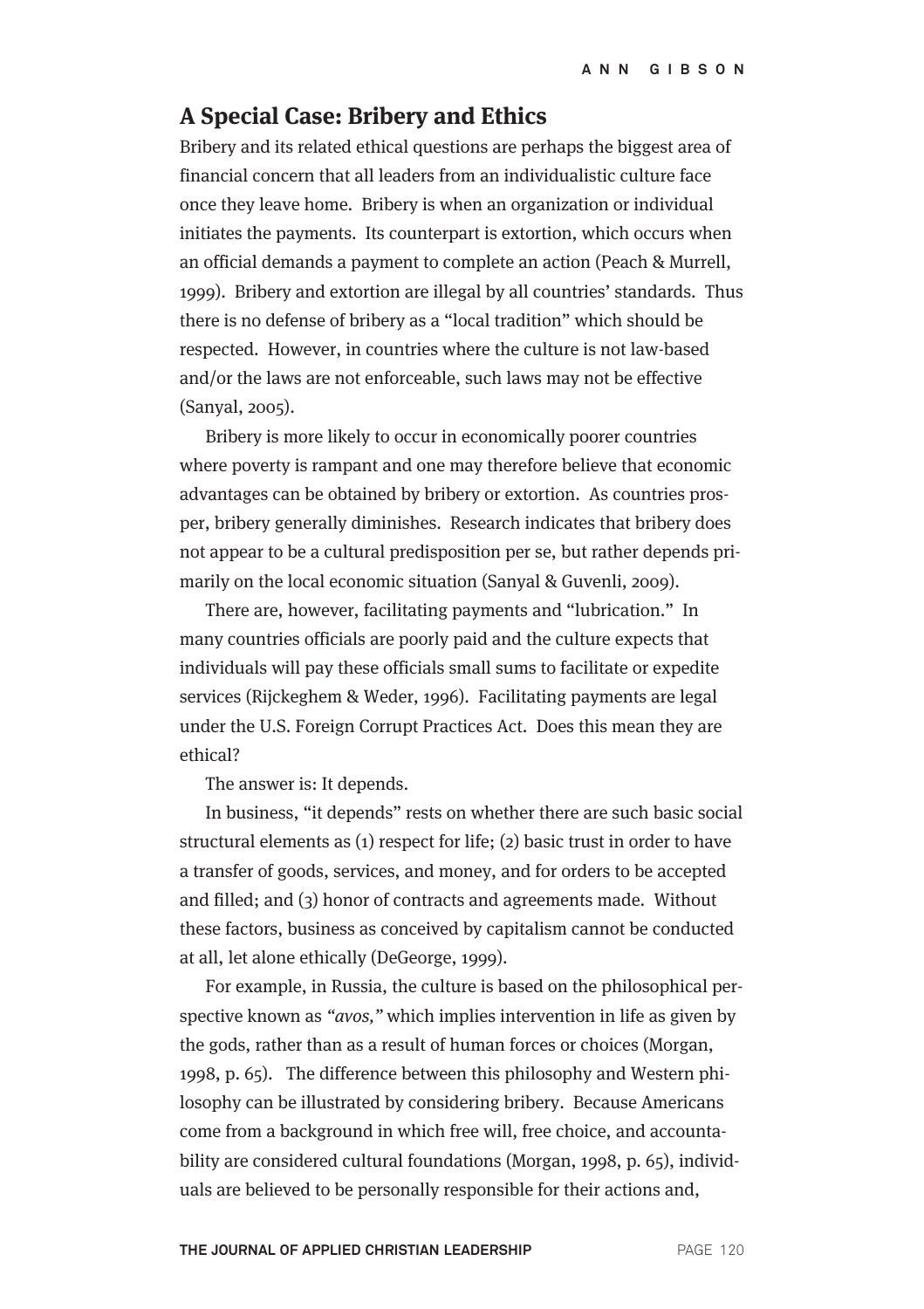therefore, if one chooses to engage in bribery, which is considered unethical, the individual must be unethical because he/she had freedom of choice and did not have to engage in such behavior.

A Russian, however, coming from the cultural background of "avos" would say, "Because this is the way things are (have been given to us by the gods), we are not responsible. Permissions are required by individuals in a corrupt system or institution. The system is corrupt, so we must focus on keeping the relationship intact so we can get what we need. It is the institution that is corrupt, not the individual" (Morgan, 1998, p. 68). Therefore, in this context there cannot be personal responsibility or accountability for bribery because the individual could not influence the situation. In such a culture, a discussion as to whether the act of bribery is an ethical or unethical action cannot occur.

Finally, there are cultural practices which might be interpreted as bribery, at least by some cultures, but are not seen as bribery in the home culture. For example, it is almost impossible to do business in Japan without gift-giving. To the Japanese, whose culture emphasizes group belonging and respect, gift-giving is a sign of acceptance into the group. To the American, whose culture emphasizes individual responsibility and action, gift-giving may appear to be a bribe. To respect Japanese culture it may be necessary for companies to tolerate more giftgiving in Japan than they would elsewhere. Motorola is one company who has faced and dealt with this problem in a creative way. In Japan only, limited gift giving and receiving is acceptable under specific guidelines: cost limits, gifts to be given only at certain times of the year, and any gift to a Motorolan must be displayed in and remain with the office after the recipient departs (Moorthy, DeGeorge, Donaldson, Ellos, Solomon, & Textor, 1998).

By way of contrast, another story about Motorola and bribery in a different Asian culture involves the construction of a large and expensive factory which was ready to begin production except for the permission from one local official. This official, who was in control of operating permits, would not issue the permit without a bribe. The choice for Motorola was either to pay the official or face a very expensive delay in opening the plant. Motorola chose to wait, and the word spread in the local community over the next few months that the plant was not yet operating because the company had refused to pay the requested "lubrication" money. Eventually the necessary permits were issued.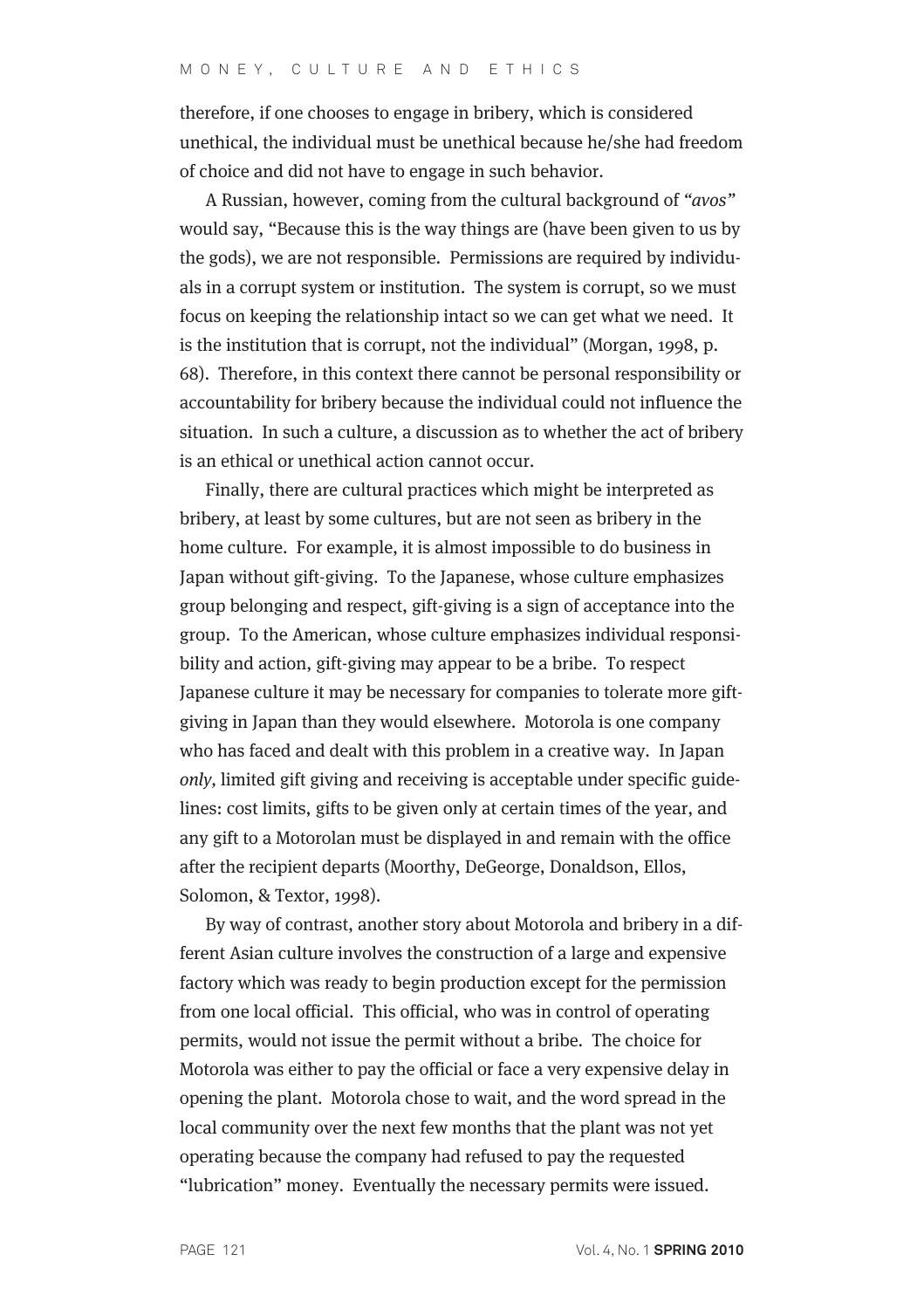It is, however, one thing to be a Motorola and have the financial resources to wait out the local officials who seek "facilitating payments." But it is another thing to be a local businessperson who may not have the clout of the multinational corporation or the financial resources to wait months until the local official issues the permit. What should one do in such a situation?

#### Some Suggestions

**1. Never pay a bribe.** A friend of mine who spent years in Africa tells a story of two customs officials who insisted on a "gift" when he was passing from one country to another. My friend refused and proceeded to explain that he was a missionary, was there to share the gospel and prepare people for the second coming of Jesus, and therefore would not bribe officials, as that was illegal. As my friend put it, he presented the entire gospel to these two customs officials. Finally they relented, and let him pass. Once he had his bags across the line into the other country, he went back to the two officials and said: "I recognize that neither of you have been paid your salaries for the last six months. Here are some monies to assist you in your need." As my friend explained, it was very clear he would not pay a bribe, but he was willing to be of assistance to government officials he knew were in need (Miller, 2002).

But how do you know who is in need? How can one tell who is a charlatan and who is needy? Only through much prayer, and through constant counsel with people who understand the local culture. Any recipient of your patronage must be chosen carefully. It is unlikely in another culture that you can determine who is a charlatan and who is actually in need.

### **2. Never let a religious organization official coerce you into performing an illegal act in order to save "the church" some money.**

For example, don't agree to move cash between countries in order to save banking and exchange fees, and don't smuggle in goods in order to avoid customs duties. Often the request to move cash between countries is strongest in areas of the world where there are currency controls and/or where funds are more available in one country than in a neighboring country.

**3. Be careful not to flaunt your wealth.** Since wealth is perceived to be "available" to others in collectivistic societies, it is important to not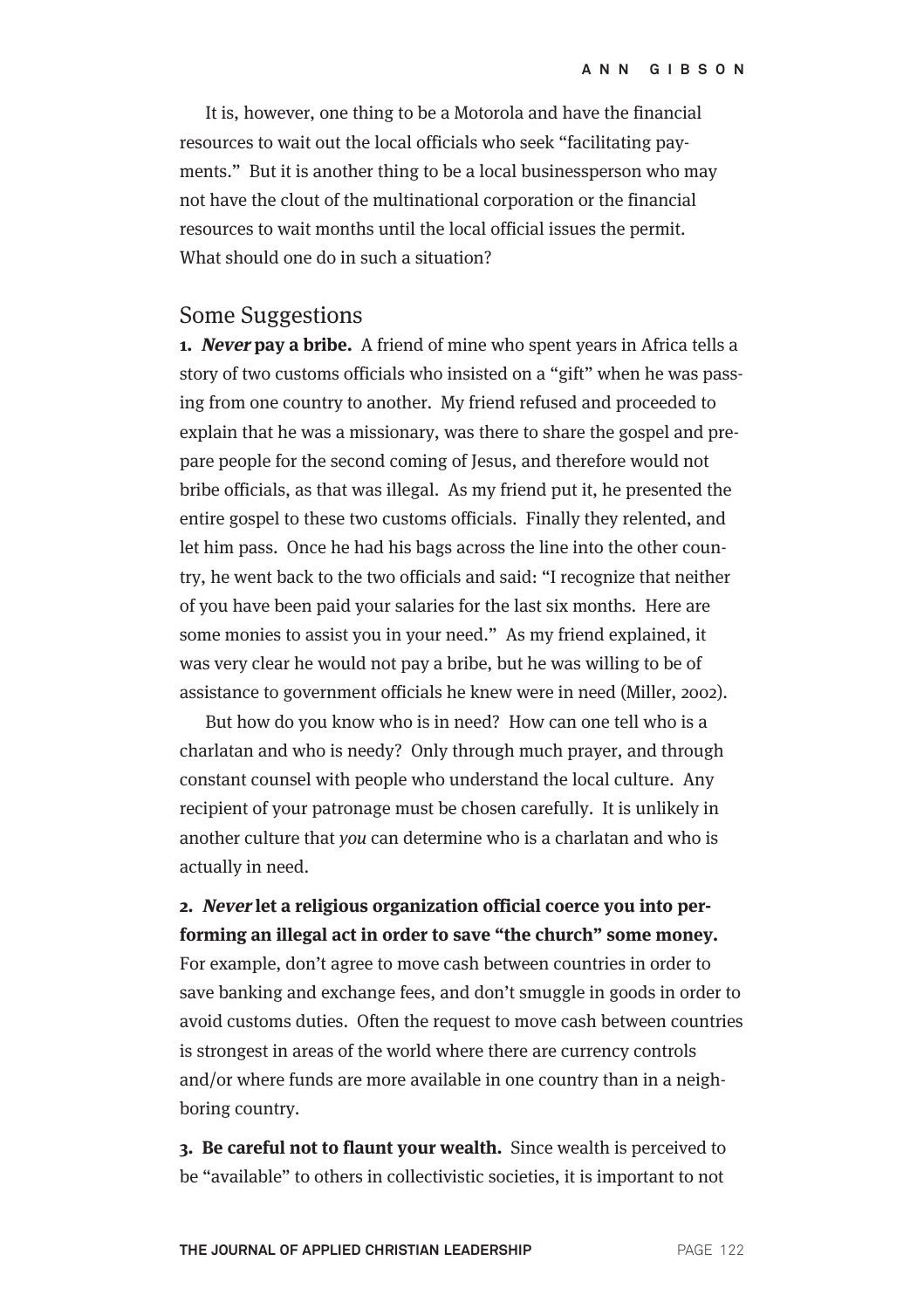#### M O N E Y, C U L T U R E A N D E T H I C S

flaunt your wealth, but rather to blend your lifestyle with those around you as closely as possible. This can be done by living as those around you do, eating the same foods, shopping in the same markets, driving the same vehicles or using public transportation as others do. But flaunting wealth can also be done unconsciously if one is not constantly aware of the issue.

A university colleague of mine, when traveling in South Africa, was asked to give a lecture about intercultural issues to students at a local college. He decided to slouch and put his hands in his pockets while he was lecturing in an effort to illustrate body language which is very offensive in Turkey. After slouching and lecturing for about 5 minutes, he asked the students what he was doing, by way of body language, that was very offensive. One student immediately raised his hand with the answer. "You are jingling your coins," he said. "That is an American way of telling us that you are rich and we are poor." My colleague was shocked and embarrassed! He had been jingling his coins—a traditional American male action that is done without thinking when one has his hands in his pockets. He had not even been aware of his actions. But to the students at the South African college, he had been flaunting his wealth! As my colleague said: "I learned more that day than I taught!" (Tidwell, 2002).

**4. Remember that ethical issues are not generally related to everyday transactions.** It is not an ethical issue as to whether one buys food at a supermarket with fixed prices or at a local "wet market" (the Asian term) by bargaining, or whether one wears shoes or flip-flops, or sits on the floor, stands, or uses a chair for worship. Rather, ethics and ethical behavior are most challenged, and most at risk, when one is in a situation where there are overwhelming pressures to either meet someone's expectations (usually a pre-promise of some kind) and/or to perform a task in accordance with pre-expectations.

Most individuals working outside of their home culture have no problem saying "no" to the request to bribe an official for personal gain—such as fixing a traffic ticket or receiving a visa for someone who is not qualified. The pressure points come when it appears that some "greater good" will come from the bribe—such as getting work visas for colleagues or getting needed goods into the country. Be aware, as a leader, of your actions when you encounter these types of situations. Ideally, make a decision ahead of time as to what you will do.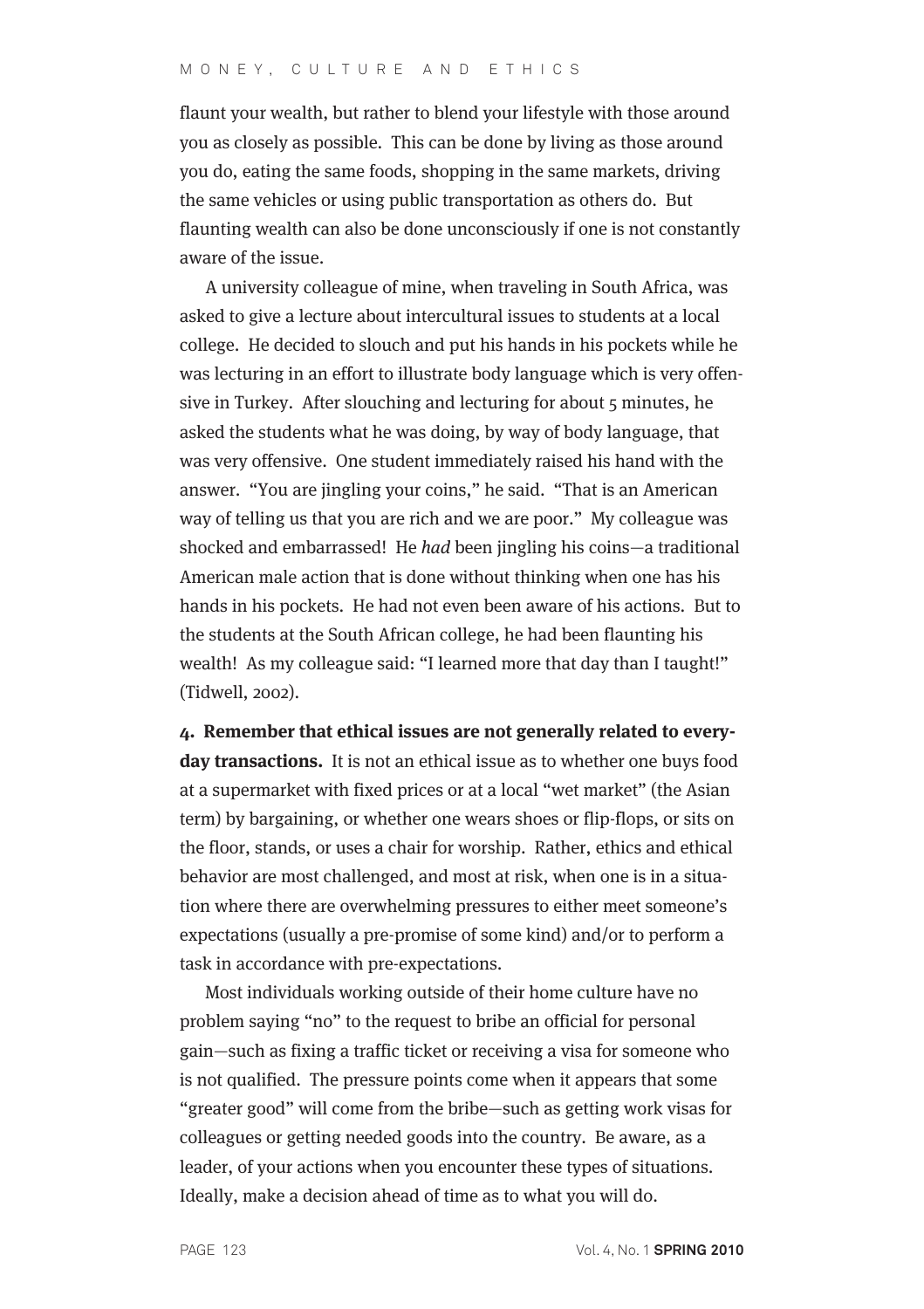### **Conclusion**

The title for this article came from a slogan on a cupholder I purchased at a service station in Wisconsin. The statement said: "I don't lend money; it causes amnesia!"

In an individualistic society, one would not lend money because if the person to whom the money is lent fails to repay the loan, it is likely that such an act would destroy the relationship. This is what the cup holder from Wisconsin is reminding us.

But the cupholder also speaks to those in a collectivistic society where goods are shared and where one's need trumps another's resources. In such a society, the statement: "I don't lend money; it causes amnesia" has a different meaning: "I don't lend money because it will never be repaid. There is no intent to repay because if I have money to lend, I clearly don't need the money and no one would repay someone who has more than they do! So I either hide or spend my money and thus I do not have it available to lend!"

Thus the same statement can be made, but with two totally different reasons for the action and two totally different worldviews.

Neither worldview is biblical. The Bible supports both economic views—distribution of resources in a collectivistic manner and individual responsibility for wealth and accumulation of goods. On the one hand, we have the words of caution in James to the rich who have heaped treasures together and used it to exploit others (James 5:1-5). We also have the words of Paul in 2 Corinthians 11 where he reminds the church at Corinth (see also Acts 18) that when he was with them, he was totally self-sufficient and did not require any of their economic resources for his sustenance. Jesus provides us with parables which show individual responsibility (the parable of the talents) and the dangers of massive selfish wealth accumulation (the parable of the foolish rich man).

What is biblical is the importance of the people! In the Christian worldview, people always come first. This will require the leader to be respectful of whatever money-view or economic perspective he/she encounters and treat everyone with courtesy, patience, and as much understanding as one can obtain through prayer and the grace of God. It will require leaders to seek the counsel of others who understand the culture better than they do. It will require leaders to be cautious in expressing their own views quickly and to use some reserve when entering a new situation, particularly when the new situation involves cultur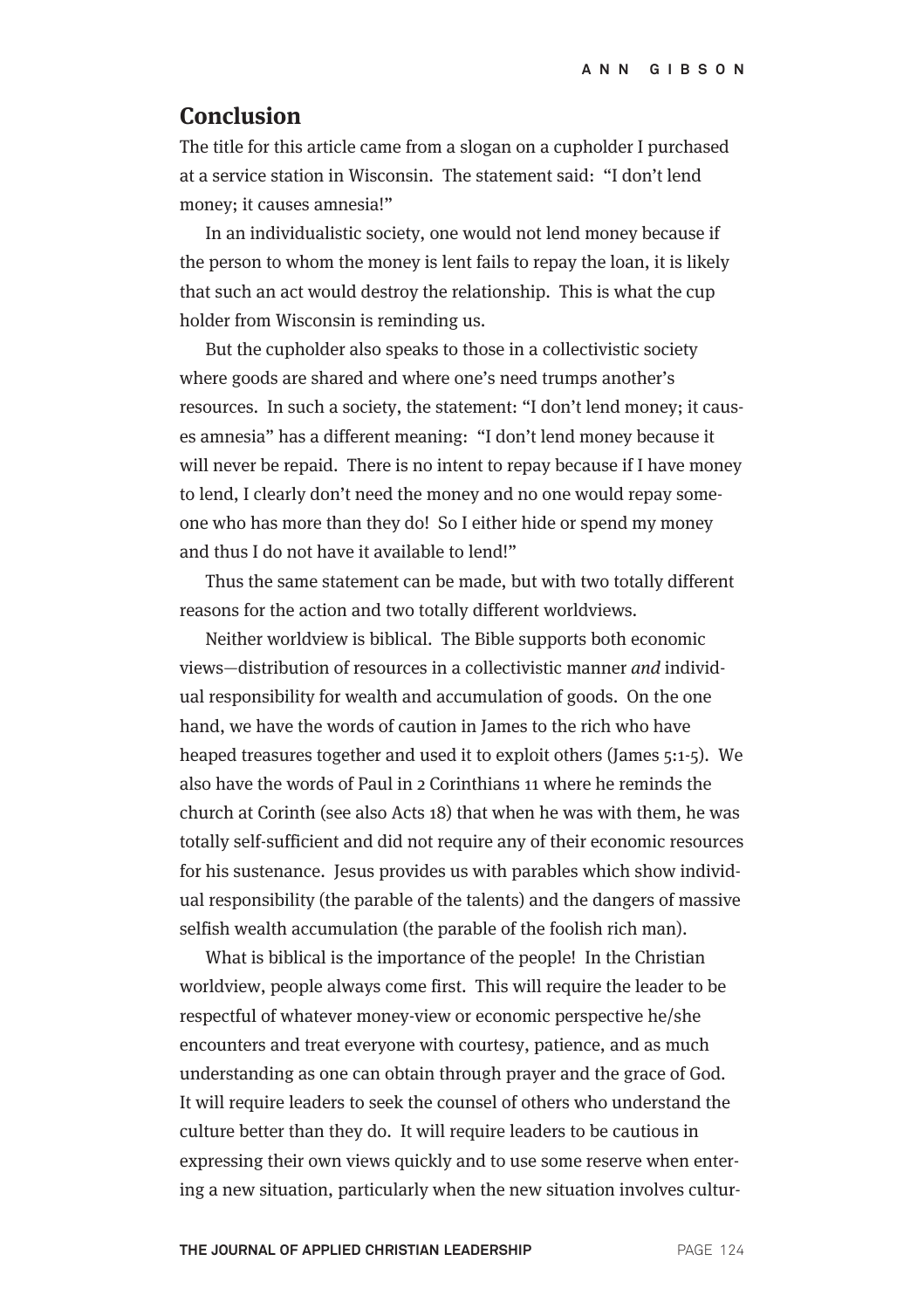al differences. It will require staying close to God and building as strong a spiritual experience with Him as possible. And it will require humor.

A good friend of mine (Gustin, 2002) who spent years in Thailand found humor helpful when she came out of the school building to find her flip-flops gone! As is the custom in Thailand, she had removed the flip-flops when she entered the school building. When she complained that her blue flip-flops were no longer among those scattered about the entrance to the room, the students could not understand her concern. After all, there were many flip-flops to choose from. Besides, hers would come back one day. What difference did it make? There were red ones available. When she explained that she wanted her blue flip-flops, they were incredulous. How could it matter? Didn't everyone own flip-flops? What difference did it make whose flip-flops one used, as long as one had flip-flops?

My friend insisted she wanted her blue flip-flops! She was expressing the normal Western view of goods, which means that the goods one has purchased belong to them. She learned, however, that it was better to laugh and wear whatever flip-flops were available. And wait a few days. Sure enough—in due time—her blue flip flops returned home!

### References

- DeGeorge, R. T. (1999). International business ethics. In R. E. Frederick (Ed.), A Companion to Business Ethics. Malden, MA: Blackwell.
- DeGeorge, R. T. (2000, September). Ethics in international business: A contradiction in terms? Business Credit, 102(8), 50-52.
- Donaldson, T. (2003). Values in tension: Ethics away from home. In Harvard Business Review on corporate ethics (pp. 113-138). Boston, MA: Harvard Business School.
- Gibson, A. M. (2008, 2004). Personal files which contain ADRA students' papers prepared for "Financial Statement Analysis" classes taught in the Andrews University MSA in International Development program in Florence, Italy.
- Graham, J. L., & Lam, N. M. (2003). The Chinese negotiation. Harvard Business Review, 81(10), 82-91.
- Gustin, P. (2002). Interview with Ann Gibson (notes on file). Gustin was a missionary in Thailand for 16 years and at the time of the interview was the Director of the Institute of World Mission at Andrews University.
- Haas, R. D. (1994, May). Ethics in the Trenches. Across the Board, 31(5), 12-13.
- Hofstede, G. (2001). Culture's consequences: Comparing values, behaviors, institutions, and organizations across nations (2nd ed.). Thousand Oaks, CA: Sage.
- House, R. J., Hanges, P. J., Javidan, M., Dorfman, P. W., & Gupta, V. (2004). Culture, leadership, and organizations. Thousand Oaks, CA: Sage.
- Maranz, D. (2001). African friends and money matters. Dallas, TX: SIL International and International Museum of Culture.